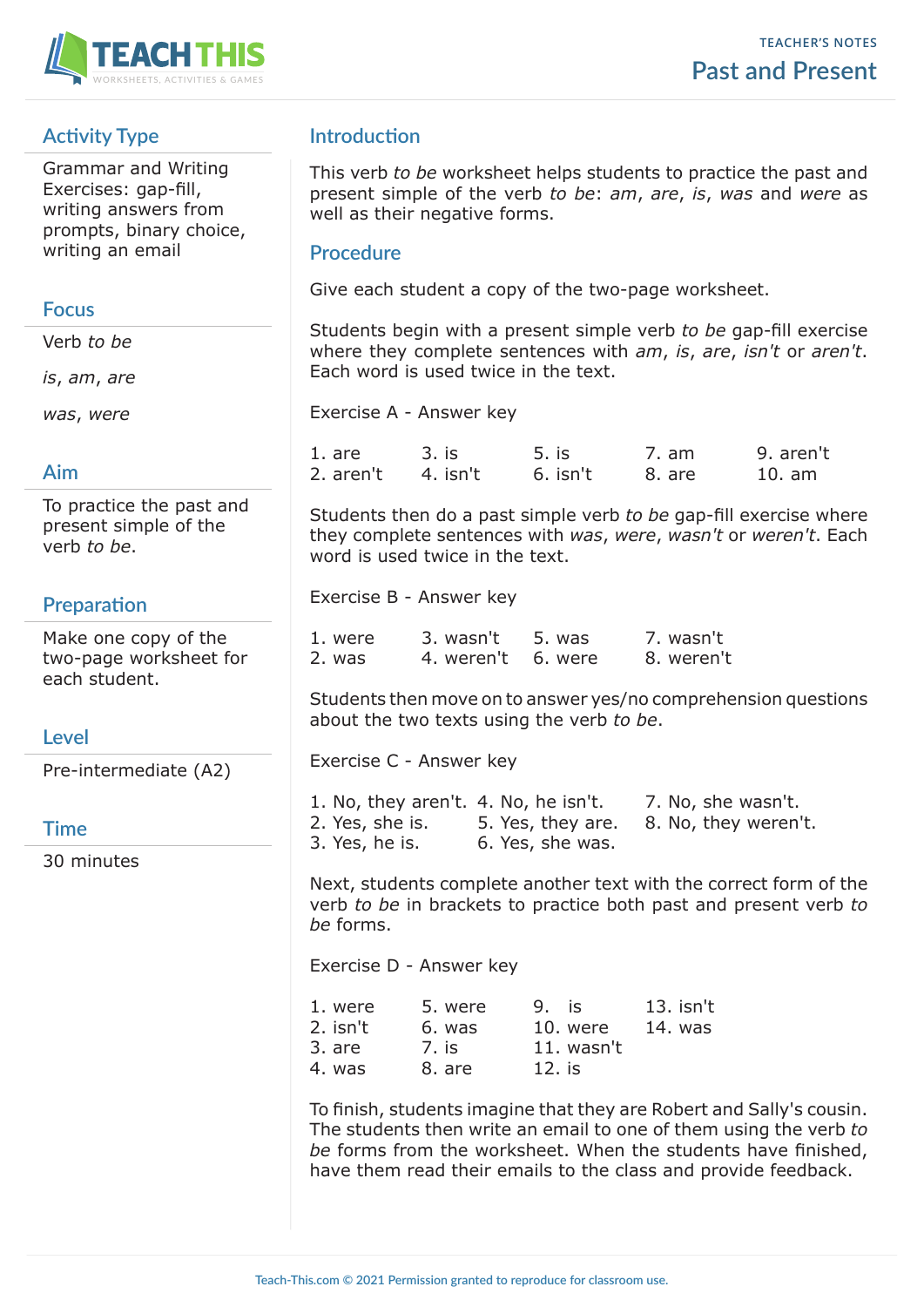

#### **A. Complete the gaps with** *am***,** *is***,** *are***,** *isn't* **or** *aren't***. Each word is used twice.**

Robert and Sally (1) .................... brother and sister as well as artists. However, they (2) .................. good at the same kind of art. Sally (3) .................. a painter, but she (4) .................. good at making things with her hands. Her brother Robert (5) .................. a sculptor. He makes things from clay, but he (6) .................. good at painting. I (7) .................. their cousin. We (8) .................. all from Canada, but they (9) .................. in Canada now.

I (10) .................. proud to be related to them.

**B. Complete the gaps with** *was***,** *were***,** *wasn't* **or** *weren't***. Each word is used twice.**

(2) .................. sick for a long time. She (3) .................. able to get out of bed. They (4) ........................ able to do much for her. Robert (5) .................. sad. He made a bird out of clay for his mother, and his mother loved it. Robert and his mother (6) .................. happy together in those moments. Sally also wanted to make her mother happy, but she (7) ......................... a sculptor. She painted a picture of mountains for her mother. When she showed it to her, they (8) ..................... sad any more. The artwork made their mother feel alive again, and she got better.

**C. Answer the yes/no questions about the two texts above. Write complete answers.**

| 1. Are Robert and Sally good at the same kind of art?           |   |
|-----------------------------------------------------------------|---|
| 2. Is Sally an artist?                                          |   |
| 3. Is Robert good at sculpting things from clay?                |   |
| 4. Is Robert good at painting?                                  |   |
| 5. Are Robert, Sally and their cousin from Canada?              |   |
| 6. Was Amelia sick for a long time?                             | . |
| 7. Was Amelia able to get out of bed?                           |   |
| 8. Were Amelia and Sally sad when Sally showed her the picture? |   |